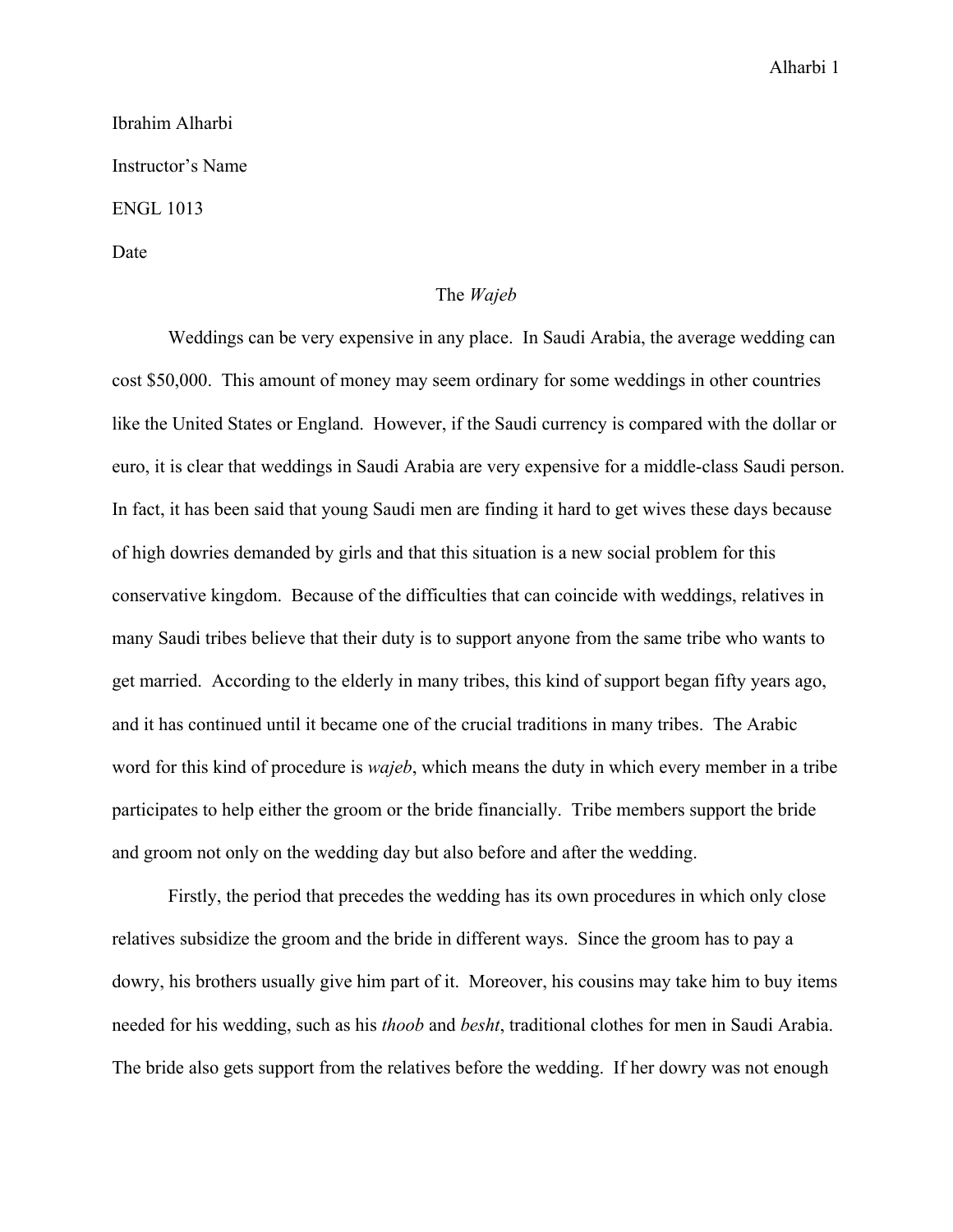Alharbi 2

for her expenses, her sisters or her aunts might help her to buy her gown. Furthermore, she might receive valuable gifts, such as jewelry, clothes, and perfumes.

Secondly, the foremost *wajeb* for all relatives, close or not, can be seen on the wedding day. For example, on that morning, the groom's brothers or cousins take him to a salon to prepare him before he goes to the hall reserved for the wedding. Moreover, since he is responsible for most of the wedding expenses, the close relatives usually participate in paying a considerable part of the dinner, the hall, and the band. Other relatives who are not that close also support him financially because every adult who has a job contributes to the wedding expense. Although everyone has to pay less than thirty dollars, the collected amount can make a huge difference on the groom's budget. Additionally, the bride can get financial support in different ways. In many cases in Saudi weddings, brides tend to be the responsible for decorating the hall. Since this procedure costs a lot of money, the close relatives pay part of the price. Furthermore, every female relative who is not very close also gives a small amount of money to the bride. Therefore, she can get a considerable amount when she puts the money together. This would really help her with any costs she needs to cover.

Finally, the supporting does not stop after the wedding day; both groom and bride continue to receive support from their relatives after the wedding. There are two different ways the *wajeb* can be used for the groom. He receives some help for furniture, TV, refrigerator, and oven for his house or apartment. He also may get a reservation in a hotel and a rental car for three days, but this depends on the budget of the tribe. On the other hand, the bride gets some financial support in different ways. For instance, when the relatives visit her in her home for the first time, they give her some gifts like china or anything else she might need. They also have a party for her after her honeymoon.